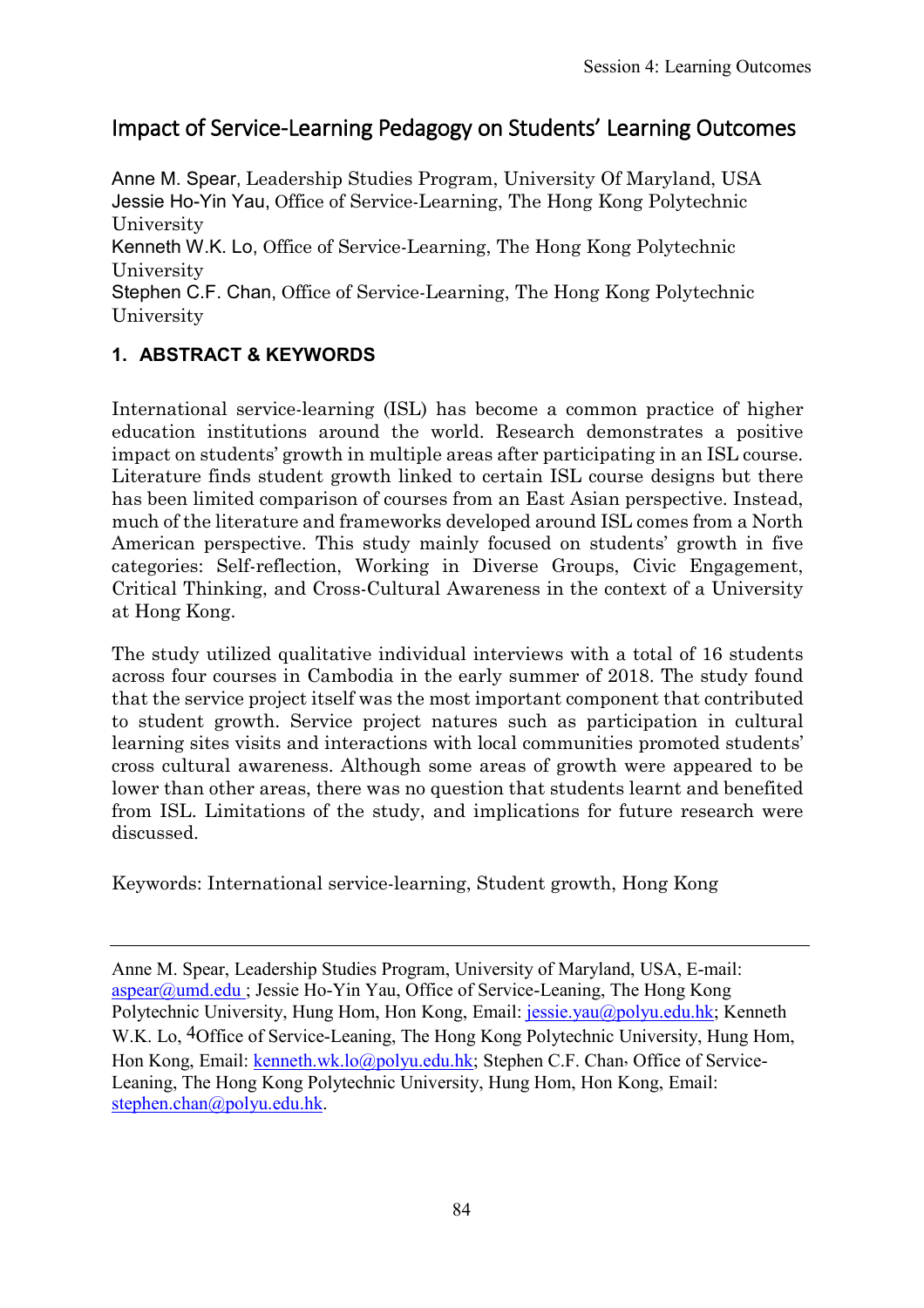## **2. INTRODUCTION**

International service-learning (ISL) has become a common practice of higher education institutions around the world to engage students in experiential learning. ISL serves to facilitate and strengthen educational institutions as they strive to meet pressures to produce well-rounded students whom have a global perspective and social awareness beyond their immediate surroundings. Research (Crabtree, 2009; Kiely, 2004; Yang, Luk, Webster, Chau, & Ma, 2016) demonstrates a positive impact on students' growth in area of personal, academic, social, and civic engagement after participating in an ISL course. There has been increasing attention to ISL in East Asia (Xing & Ma, 2010; Yang et al., 2016) where many universities are providing mandatory service-learning courses and demonstrating positive results on students' growth (Chan, Ngai, & Kwan, 2017; Sato, McCarthy, Murakami, Nishio, & Yamamoto, 2010). However, there is continued debate over best practices in ISL. Literature (Chan et al., 2017; Eyler & Giles, 1999; Yang et al., 2016) finds student growth linked to certain ISL course designs but there has been limited comparison of courses from an East Asian perspective. Much of the literature and frameworks developed around international service-learning comes from a North American perspective. Many service-learning researchers in the United States define the motives of ISL with the orientation of social justice awareness and often, through a critical lens aimed at examining and disrupting power (Crabtree, 2009; Kiely, 2004). This study considers the context of a university in Hong Kong, and which for the purposes of confidentiality, will be referred to as Service-Learning University (SLU).

#### **2.1 Categories of growth**

Recent studies such as Yang et al. (2016) build on older research (Eyler & Giles, 1999) findings demonstrating a connection to students' participation in servicelearning experiences to increased awareness of social issues, a heighten commitment to civic engagement as well as increased empathy while retaining a charitable attitude rather than one of reciprocation. Yang et al. (2016) found that students from two universities in Hong Kong experienced different levels of selfconception based on their views of their service-learning experience. In particularly, students' interest in service versus personal goals from the international experience and their engagement with the community appeared to impact their ability to reflect on their own values.

For this study, we explore students' growth in five categories: Self-reflection, Working in Diverse Groups, Civic Engagement, Critical Thinking, and Cross-Cultural Awareness. Self-reflection refers to the ability to examine one's own strengths and weaknesses as well as position in relation to others. Many ISL courses strive to build students ability to work with a diverse group through effective communication, tolerance, and leadership (Oracion, 2010; Yang et al., 2016). Growth in civic engagement reflects an increased interest and commitment to serve people in need as well as striving to become a more responsible member of the community (Kiely, 2004). Critical thinking is demonstrated through the ability to engage in problem solving by considering larger issues within the phenomenon (Kiely, 2004). Cross-cultural awareness is a process of changing and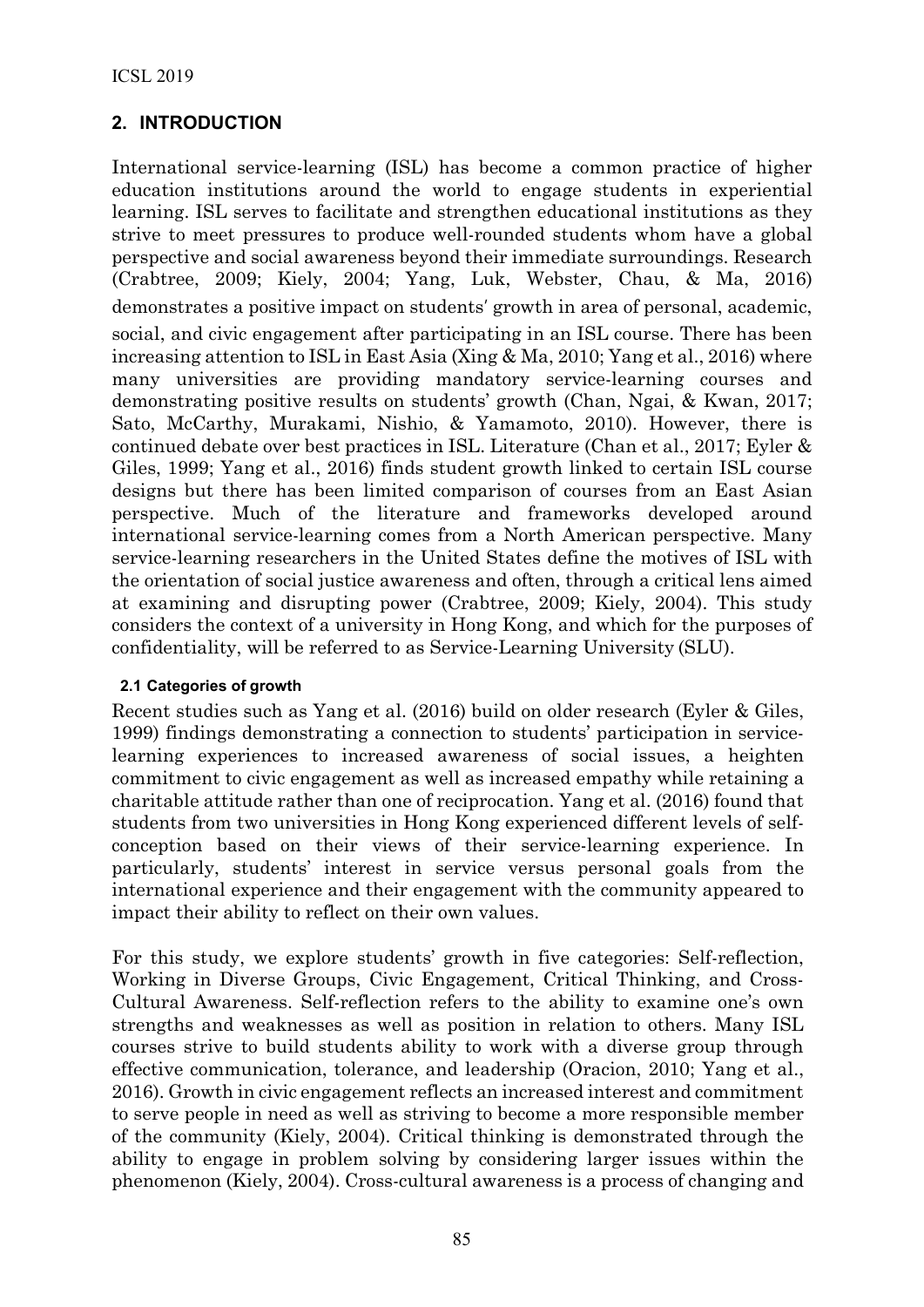moving from one cultural frame to another by learning, respecting, and accepting sharp cultural differences. Although past research has demonstrated students experienced a substantial growth in these categories after their ISL experience (Bracci, Bella Owona, & Nash 2013; Nickols, Rothenberg, Moshi, & Tetloff, 2013), most of them were conducted in an American context and research from an East Asian context remains scanty. Therefore, this study will examine whether students undergo a change of perspective (i.e.: disrupting an us vs them mindset and moving away from the "tourist gaze") and how, if at all, students' cultural awareness have increased in the context of a University at Hong Kong.

This study seeks to examine: To what extent do students report growth in the five categories (Self-reflection, Working in Diverse Groups, Civic Engagement, Critical Thinking, and Cross-Cultural Awareness) from their international service-learning experience?

### **3. METHODS/ANALYSIS**

This study employed qualitative individual interviews to explore how students self-report growth from participating in an international service-learning course at SLU. Four courses, from different academic disciplines and conducting different service-learning projects, brought students to Cambodia in the early summer of 2018. All courses carried three credits, and had a 40-hour service component that is closely linked to the academic focus of the subject. Students' reflection was required, and their performance and learning were assessed. For the study, a total of 16 students (two male and two female students) from each of the four courses were interviewed at the end of their service-learning experience. Drawing on Yin (2009), this study used focus individual interviews. A focus interview permits for an in-depth exploration of a defined topic. Semi-structured, open-ended questions were used as a guide during interviews with the students. The duration of each individual interview was a maximum of 60 minutes. Each interview was conducted in a private place and all interview data will be held in confidentiality. The interviews were audio-recorded with the consent of the participant.

The data collected was analyzed into themes by using deductive and inductive coding. All audio recordings of interviews were transcribed and translated into English, as necessary, and uploaded to Dedoose software. The Dedoose software assist to organize and analysis the data. Descriptive deductive codes were identified based on the research questions and frameworks related to each area of growth such as: Process Model of Intercultural Competence for crosscultural awareness; Bloom's Taxonomy for critical thinking skills; Perry's levels of metacognition for self-reflection; and models of civic engagement (Clayton, Bringle, & Hatcher, 2012). After going through the data once to apply deductive codes, each researcher reviewed categories of codes for a phrase of inductive coding. Inductive codes are codes developed based on themes that emerge from the data but was not part of the original deductive coding (Yin, 2009). The codes revealed themes to address the research question.

### **4. RESULTS AND DISCUSSION**

Based on the findings of this study, the service project itself is the most important component that contributes to student growth. This study found that this particular ISL model, one in which students worked on diverse teams, and tasked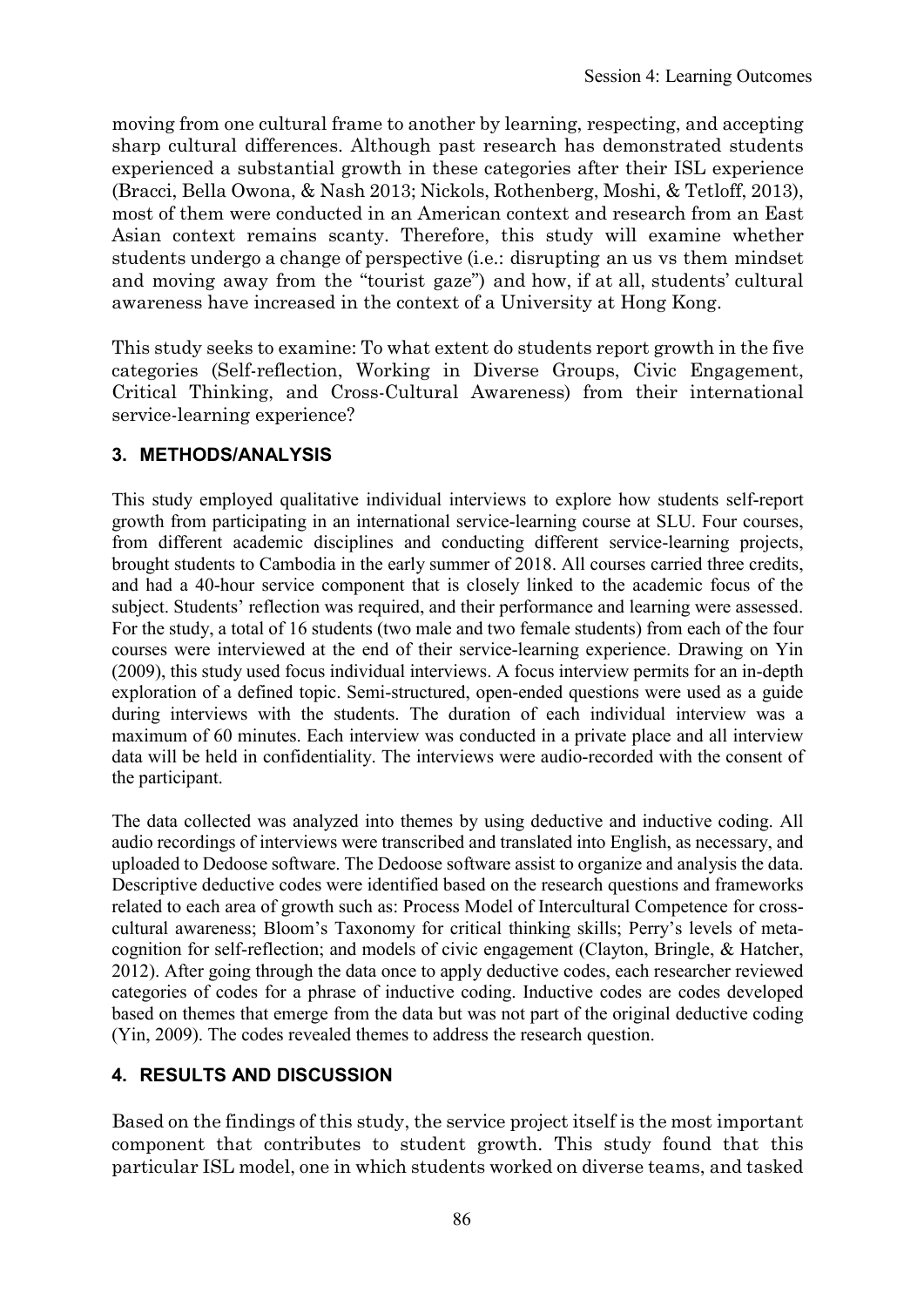to design and implement a service-project in a foreign community, was pivotal in student reported growth. The implementation of the service-project allowed students to develop and apply several skills: critical thinking, problem-solving, working in groups and teams, leadership skills, and addressing scarcity in a lowresource environment. Students articulated growth and increased self-awareness in these areas.

Certain components of the nature of the service project facilitated growth in crosscultural awareness. Students reported exposure to a new environment along with participation in cultural learning sites visits, interactions with local communities, and working on diverse teams changed their cross-cultural understanding and attitudes. Equal roles among the Khmer and Hong Kong peers appeared to enhance cultural awareness among the Hong Kong students. This is in line with the Contact Hypothesis developed by Allport (1954) which emphasizes the need for equal status in order to develop intercultural competencies. Direct interaction or service heighten students' exposure to the context but demonstrate more complex critical thinking skills or self- reflection in cross-cultural awareness.

Virtually all students expressed increased empathy and the desire to provide service as charity in the future, for a short-term. However, there was no other means of civic engagement that the students expressed interest in being part of upon their return to Hong Kong. This could be due to the Hong Kong context and how civic engagement is thought of in China. There was an absence of a critical analysis or a commitment to social justice. This is not surprisingly as this is not the motivation for the courses set by the instructors nor is a critical lens brought into classrooms.

### **5. CONCLUSIONS AND CONTRIBUTIONS TO THEORY AND PRACTICE**

There is no question that students are learning and benefiting from the ISL at SLU. While some areas of growth were lower than other, this is not necessarily unusually or different from student growth observed in other global ISL programs. Additionally, research on this model of ISL could be beneficial as there is a commitment to the community that is often not seen with other ISL courses as well as some evidence in other countries (See Spear & Chapman, nd) that there is a positive impact on the community recipients. However, like all models, there is room for improvement. Instructors could benefit from trainings on crosscultural awareness and reflection, with the consideration of their student profiles. Limitations of the study, and implications for future research will also be discussed.

#### **REFERENCES**

Allport, G. W. (1954). *The nature of prejudice*. Cambridge, MA: Addison-Wesley.